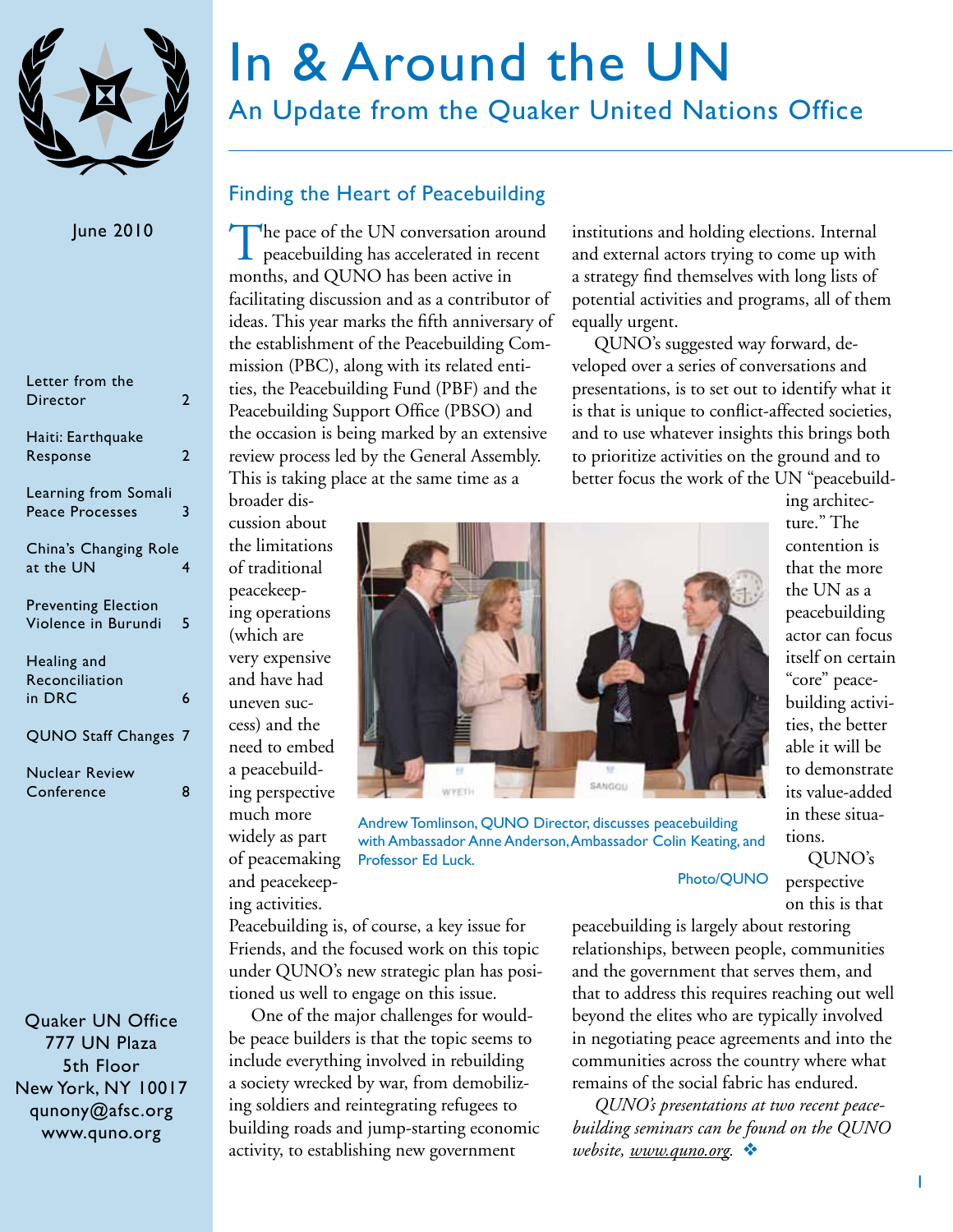## Letter from the Director

# ear Friends:

One of the more extraordinary moments from the last six months came during a packed out reception at Quaker House during the first week of the Review Conference for the Nuclear Proliferation Treaty. The house was full of nuclear weapons activists from all over the world, networking and planning their time at the conference in a variety of languages. In a corner of the room, with no fanfare, some of our Japanese guests opened a carefully padded case to reveal the haunting face of the Nagasaki Madonna, recovered from the ruins of the Urakami Cathedral after the bombing in 1945.

We were honored to host such a poignant reminder of man's inhumanity to man.

This period also saw the devastating earthquake in Haiti on January 12th. The UN shared in this tragedy, which saw the biggest one-day loss of UN personnel in the organization's history. The UN acted immediately to mobilize an emergency response effort involving a wide range of UN agencies, programmes and offices, despite extraordinary logistical challenges. Our thoughts and prayers go out to the people of Haiti.

The fifth anniversary of the Peacebuilding Commission has led to a period of sustained attention from

the UN community on peacebuilding and related issues. QUNO has been actively engaging in these discussions, participating in larger sessions as a panel speaker and facilitating smaller meetings with selected participants. We are starting to see a wider acceptance of the role of civil society on the ground, and a better recognition of peacebuilding as being primarily about people and relationships.

The effects of the financial crisis continue to be felt, and QUNO continues to operate on a very tight budget. We greatly value all the support we get from individuals and organizations around the world.

*Andrew Tomlinson*

#### Haiti: Earthquake Response

Following the devastating earth-quake in Haiti this past January, QUNO has been following the response, led by the UN's Office for the Coordination of Humanitarian Affairs. Many relief organizations, including the UN itself, were severely affected and this has impaired relief efforts. 85 UN staff members died, including the Head and Deputy of the UN country mission. It was biggest loss of UN personnel in its 65 year history.

Secretary General Ban Ki-Moon led tributes to the victims at a special ceremony, and hundreds of New Yorkers and UN staff turned out for a candlelit vigil in Dag Hammarskjöld Plaza, across the street from the UN Headquarters.

QUNO has been attending meetings of the UN committee coordinating the humanitarian response, and feeding information back to staff at the American Friends Service Committee (AFSC), which has been supporting emergency relief efforts on the



UN Secretary General, Ban Ki-Moon (left), meets survivors of the Haiti earthquake in Port au Prince.

#### UN Photo/Sophia Paris

ground in Haiti. Now that the immediate humanitarian relief phase is over, AFSC is working to support Haitians as they recover and rebuild.

To find out more about AFSC

work in Haiti or to make a financial contribution to their Haiti Crisis Fund, visit [www.afsc.org/haiti.](http://www.afsc.org/haiti)  $\clubsuit$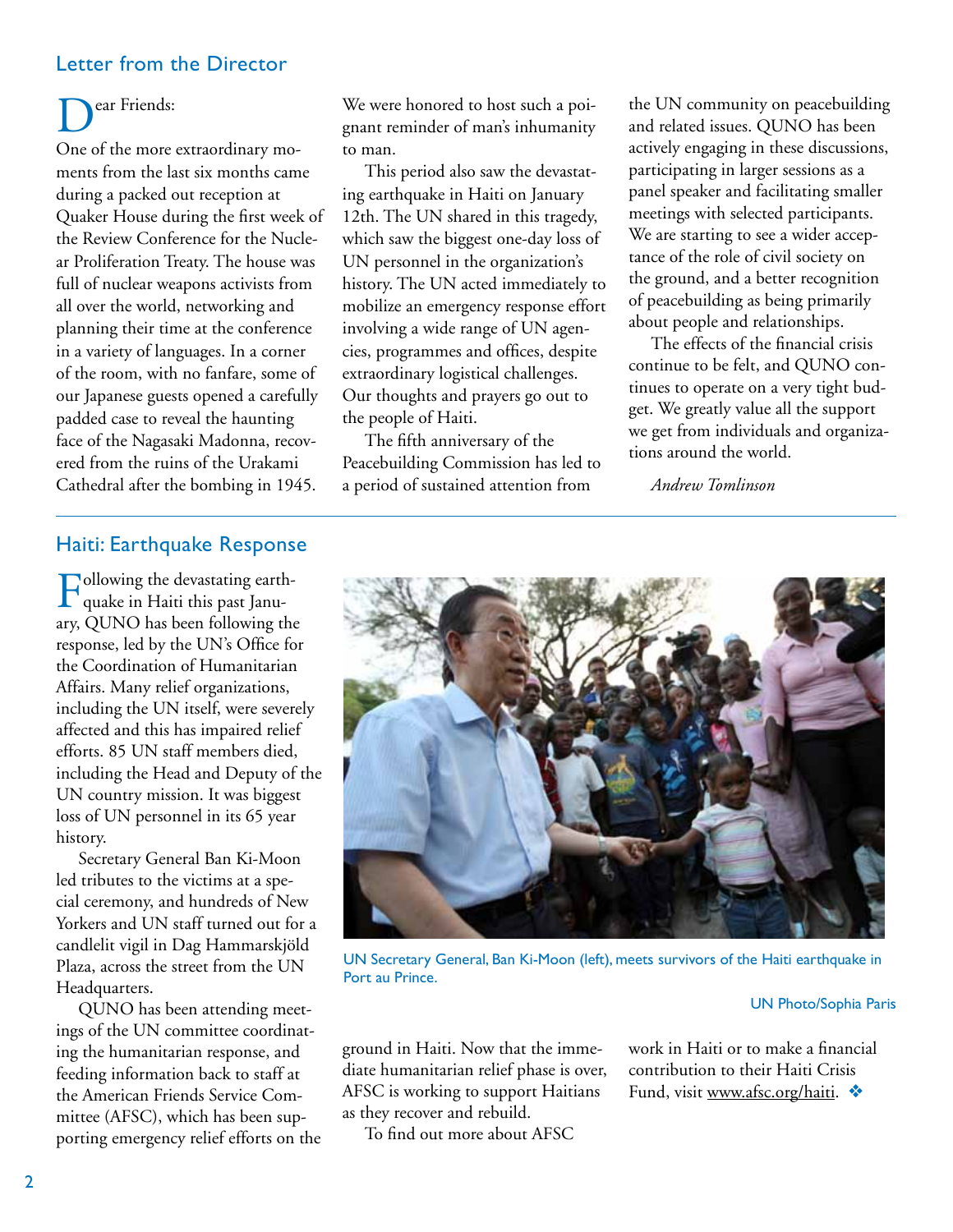#### Learning from Somali Peace Processes

ne particularly challenging country situation that QUNO has been following in relation to our Prevention program is Somalia. In January, QUNO was pleased to be able to facilitate the New York launch of two reports on Somali peacemaking processes. We hosted experts from the UK think tank Conciliation Resources and Geneva-based Interpeace, who gave a series of briefings on the situation in Somalia to member states, UN staff and non-governmental organizations. Dr Ken Menkhaus, Professor of Political Science at Davidson College, NC, a leading scholar on Somalia, also joined the panel. The main lunch to launch the reports saw record numbers of people packed in to Quaker House, despite the poor weather. Somalia at Quaker House.

Somalia, located in the eastern Horn of Africa, has been without an effective government for almost two decades. More than three million people were in urgent need of humanitarian assistance at the end of 2009, out of a total population of nine million. A Transitional Federal Government was formed in January 2005, and though supported by most of the international community and an African Union peacekeeping force, it is only able to control a few blocks of the capital, Mogadishu. Somalia has recently seen the rise of a number of competing armed groups, including the al-Shabaab Islamic insurgent group, a self-proclaimed affiliate of al-Qaeda, which threaten the government's slim hold on power.

For these reasons, Somalia is often labeled a "failed state," but the panel highlighted that although national peacemaking efforts have been unsuccessful, at the local level Somalis

have used traditional consensus-based approaches to re-establish security and governance in their communities. Autonomous governments have established themselves in Somaliland in the northwest and Puntland in the northeast, and they have succeeded in establishing a comparative degree of peace and stability. Somali entrepreneurship and diaspora links have also created a strong private sector in some areas, which outperforms those of many other African countries.

Countering a popular misconception, the panel stressed that Somalis are not opposed to a central government per se, nor are they universally supportive of al-Shabaab's Islamist ideology. However, after years of fighting they are suspicious of the motives of a powerful state and may choose to back insurgent groups because they are able to provide basic services and security. In order to counter this, the transitional government must demonstrate its ability to deliver basic public services, and reach out more effectively to other political actors in the country.

tions.

Panelists argued that lessons learnt from successful local peacemaking initiatives could inform national peace processes; that Somalis can achieve durable political structures when they are built on established, homegrown reconciliation, that accountability is a key factor and

that acknowl-Photo/Sarah Clarke edgement of responsibility by aggressors is critical. They also argued that processes of national reconciliation must come before attempts at state building, to ensure a strong foundation on Experts from Conciliation Resources and Interpeace address a meeting on

> The launch events were timed to coincide with the UN Security Council's renewal of the mandate for the African Union peacekeeping force in Somalia, which led to good turnouts and a particularly receptive audience. Attendees engaged in thoughtful discussions with the panelists and it provided valuable exposure for experts who did not have prior links with the UN community in New York. QUNO is planning to host further events with Conciliation Resources in the near future.

which to establish political institu-

The two reports can be downloaded from the Interpeace and Conciliation Resources websites:

*Whose peace is it anyway? Connecting Somali and international peacemaking* at [www.c-r.org.](http:// www.c-r.org)

*Report of the Peace Mapping Study*  at [www.interpeace.org](http://www.interpeace.org).  $\bullet$ 

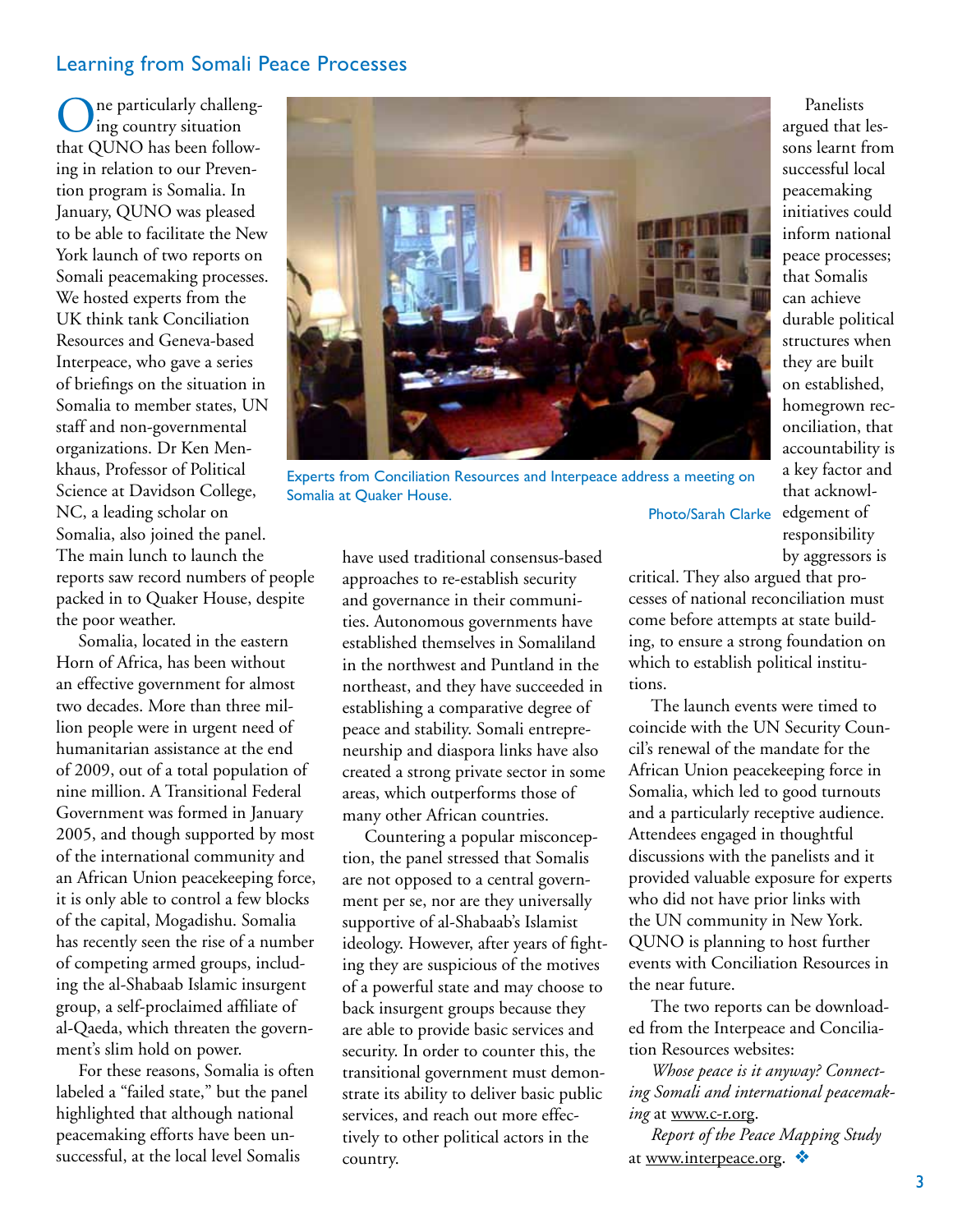#### China's Changing Role at the UN

Few countries have undergone as much change as China in recent years. This has been true in terms of political change, urbanization and economic growth. It has also been true of China's engagement in multilateral efforts, and the past twenty years have seen major changes in China's participation and support for UN initiatives, including UN peacekeeping.

In 1971, when China took over its

seat on the UN Security Council from Taiwan, it rejected concepts such as peacekeeping, due to an emphasis on non-intervention in the domestic affairs of other countries. China's recent contribution of an emergency rescue team and US\$4.41 million of aid in response to the earthquake in Haiti is just one example of how far the country has moved from its previous tendency towards

are based on commercial interests, but other concerns such as domestic political considerations, need to balance US influence, and the desire to be seen as being a "responsible power" also play a part.

One area where these shifting motivations have produced a change in engagement has been in the area of UN peacekeeping. While its contribution to the UN's peacekeeping budget ers, engineering battalions, medical units and civilian police. This emphasis on supporting civilian operations reflects China's own constraints and reluctance to engage on the military side of peacekeeping operations. It also represents a contribution that fills a major capacity gap within UN peacekeeping missions.

The special role that this civilian support plays can be seen in the area



Chinese Engineers working for the United Nations-African Union Mission in Darfur (UNA-MID) stand to attention upon arrival at their duty station.

isolation. This increased engagement with the world continues to be balanced with an ongoing emphasis on non-intervention, but, as the country itself changes, it encounters new motivations that have led it to increase its participation in UN affairs.

As part of recent meetings in China with AFSC's Asia region, QUNO staff had the opportunity to meet with academics and experts who follow Chinese foreign policy. These scholars shared insights into the shifting motivations around China's engagement on the international stage. Many

remains small compared to some member states, the past decade has seen a tremendous growth in China's contribution of peacekeeping personnel. In 2009, out of all the Permanent 5 members of the UN Security Council, China was the second highest troop contributing country after France.

Of particular interest to Quakers will be the type of support that China makes to peacekeeping operations: at the moment, China provides no combat troops; instead, its contributions come in the form of military observof policing: peacekeeping missions around the world have seen a tremendous increase in the demand for police units as the tasks facing peacekeepers have shifted towards rebuilding and reconstructing communities, and protecting civilians. These activities do not always require

UN Photo

heavily armed combat troops and often police are better able to meet the needs of post-conflict communities.

Since 2002, Chinese police units have been dispatched in East Timor, Bosnia Herzegovina, Liberia, Afghanistan, Haiti, and Sudan. Their primary task is to work with and train local police in a range of policing responsibilities including maintenance of law and order, reconstruction of local legal systems, law enforcement, protection of civilians, and provision of humani-

*(continued on page 6)*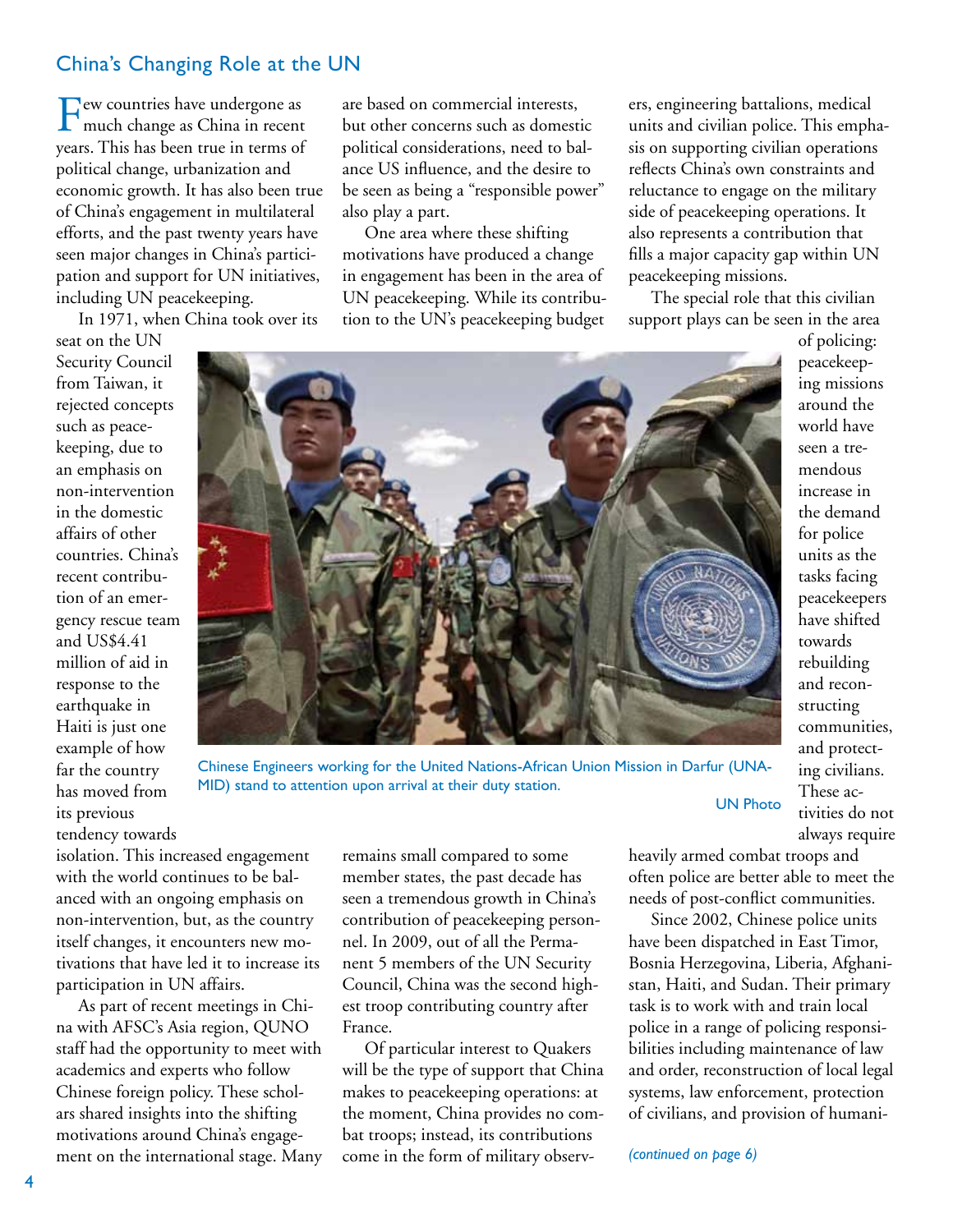#### Preventing Election Violence in Burundi



A Burundian woman goes to the polls with her child.

Burundi, located in the Great Lakes Region of Central Africa, is fast approaching its second election since the signing of the Arusha Accords Peace Agreement in 1993. The elections start in May and will run through September, with local, parliamentary and presidential candidates being chosen. Despite significant steps toward implementation of the peace process, Burundi still faces many hurdles on its path to sustainable peace. As a country on the agenda of the Peace Building Commission, Burundi has received strong international support in the preparation and financing of the upcoming elections.

As part of QUNO's work on prevention of violent conflict, the office has been in close contact with groups on the ground who are working on community based approaches to prevent election related violence. Lessons learned from these efforts will be especially relevant to many East African nations and countries worldwide with approaching elections who are seeking new ways to prepare their communities for a peaceful process.

A number of Quaker organizations are involved in projects that establish early warning systems to prevent elecUN Photo/Martine Perret

tion violence. These organizations have selected hundreds of respected individuals from across Burundi to be trained as citizen reporters. As members of their local communities, these individuals are on the ground throughout the elections and will remain a presence, monitoring the rise of election related tensions, even after the last round of voting in September. They will be using text messaging on cell phones to report on a variety of indicators including violent incidents, rising tensions and increased activity among militant groups. Messages will be sent to central offices in the capitol and used to compile reports and track warning signs of potential violence. These reports will be recorded using the Ushahidi web platform, an innovative new form of incident mapping. After thorough analysis of the incident reports, the information will be shared with relevant regional, national, and international partners in an effort to ensure that violence does not escalate.

In support of these efforts on the ground, QUNO serves as a link to the UN system in New York. QUNO connections will provide a channel at the international level through which information and updates on the immediate

situation on the ground in Burundi can be passed.

These innovative efforts to prevent election related violence offer a new avenue for engagement at the community, regional, national, and international levels. The efforts of Quakers and others working around the upcoming elections in Burundi offer a potential model of community based early warning networks with applications for other upcoming elections in the East African region and beyond.  $\clubsuit$ 

## How to Support QUNO

QUNO welcomes donations to help cover the cost of its work. We are happy to accept contributions towards two areas of our work:

*The Fund for Quaker House*: the endowment supports the maintenance and operation of Quaker House.

*QUNO Operating and Program Expenses:* contributions can be made toward the cost of our annual budget.

Please make you check payable to "QUNO." If you'd like your gift to go towards Quaker House, please write "Quaker House" in the memo portion of the check. For credit card gifts, call toll free 1 888 588 2372 ext.1 , or click the "Donations" button on our web site and follow the instructions provided.

Please send checks to: Quaker UN Office 777 United Nations Plaza, 5th Fl. New York, NY 10017

Gifts made to QUNO within the United States are deductible for federal income tax purposes.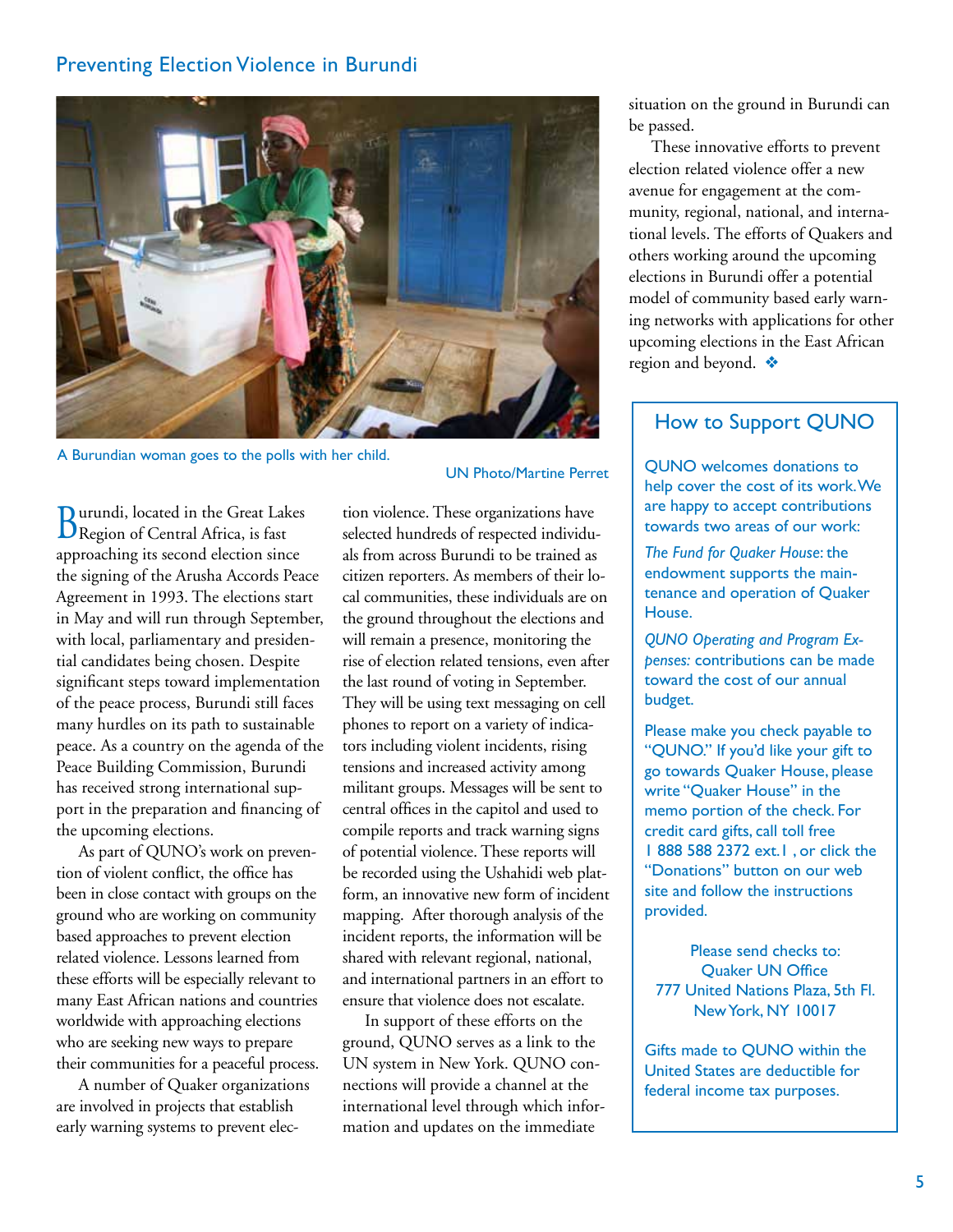#### Healing and Reconciliation in the Democratic Republic of the Congo

In May QUNO was honored to host<br>Zawadi Nikuze, National Coordina-Zawadi Nikuze, National Coordinator of the African Great Lakes Initiative in the Democratic Republic of the Congo. Zawadi, who was on a seven week speaking tour crisscrossing the continental United States, works with communities to provide trauma healing, conflict resolution, and mediation training. Following requests from women survivors of rape, her efforts also include separate workshops, creating safe spaces in which the women can share their experiences with one another.

During Zawadi's visit, QUNO hosted a meeting of the Central African Policy Forum titled "Community reconciliation efforts with home communities, returning IDPs [Internally Displaced Persons] and refugees." Zawadi and Camilla Olson, from Refugees International, spoke on a panel to an audience of diplomats and Non Government Organizations (NGOs). The event served to share research regarding recent flows of refugees into the eastern Congo and to highlight important community-level efforts to promote reconciliation between returnees and host communities. Zawadi's presentation focused on current Quaker supported work taking place

in Masisi, North Kivu province. As part of this work, facilitators run three day workshops with a gender and ethnically balanced group of participants. The workshops provide training in trauma healing, mediation and conflict resolution. Zawadi's presentation focused on the need for local ownership of community based peacebuilding. She offered insights into how outside actors can support a community in its efforts to articulate what it needs to create lasting peace, and to pursue these needs on its own.

Zawadi's presence in New York

coincided with discussions at the UN regarding the upcoming mandate renewal of the UN Peacekeeping forces in the Congo. As the UN considers a



Zawadi Nikuze

shift in its role on the ground, Zawadi's presentation provided a valuable first hand account of locally-based efforts to build long-term peace.  $\triangleleft$ 

#### **China** *(continued from page 4)*

tarian assistance. Within the peacekeeping world, Chinese police units have a reputation for being highly professional. Their preparation is taken very seriously and the Chinese government has established two training centers for police units that are to be dispatched in peacekeeping operations.

Increased engagement brings the potential of practical benefits and increased influence and standing in UN affairs. It also comes with an increase in potential risks and demands. China experienced a painful reminder of this in January when UN personnel killed in Haiti's earthquake included 8 Chinese police officers. Also, while China

has increased its contribution to peacekeeping personnel, it has come under pressure to increase its funding to UN peacekeeping efforts. Over the coming years, China will need to continue its efforts to balance the motivations that push it towards nonintervention and isolation, and those that pull it towards greater engagement on the international stage.v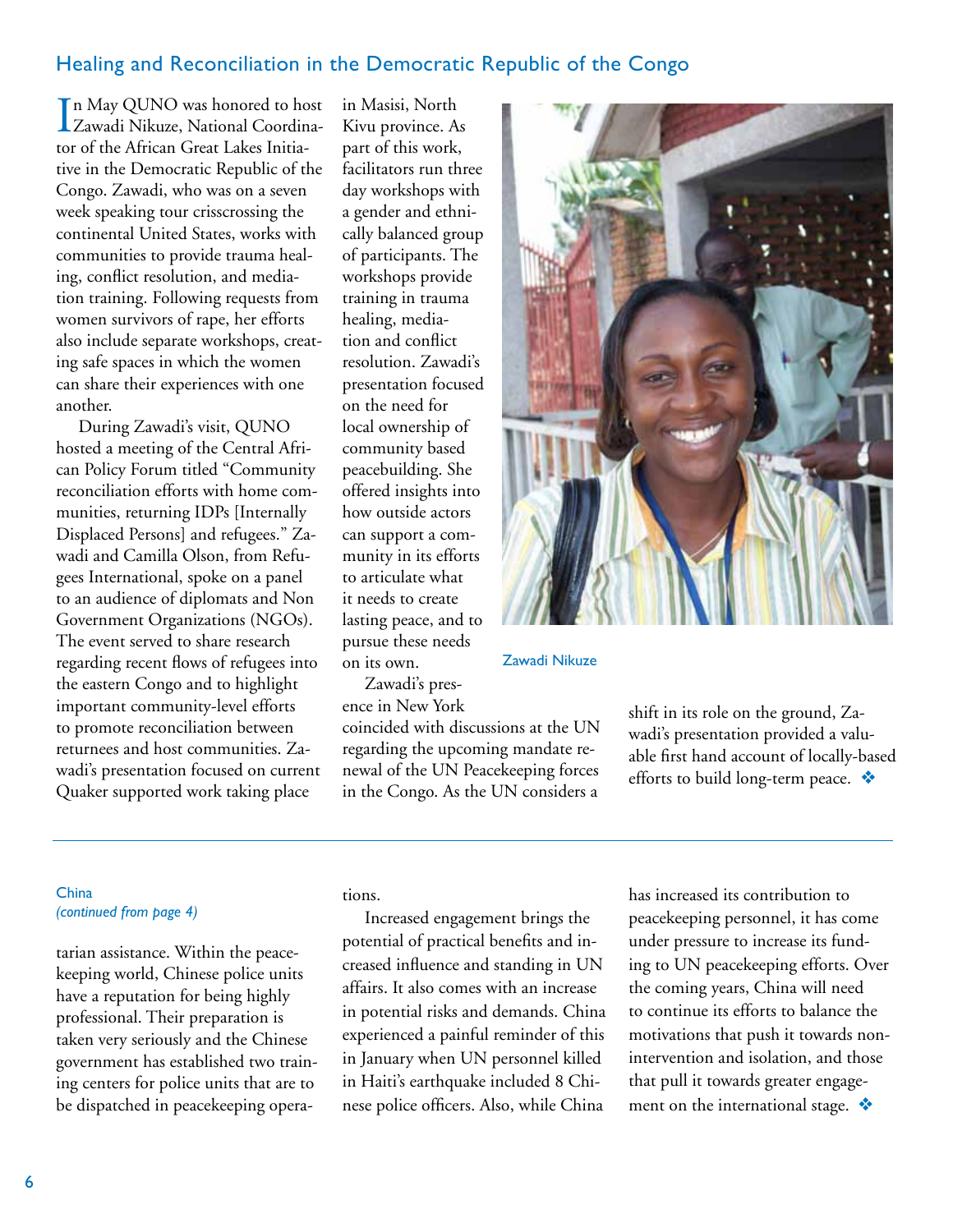#### QUNO Staff Changes



Left to right: Sarah Clarke, Molly Mitchell-Olds, Francesca Riddy-O'Dowd, Andrew Tomlinson, Cathy Thomas and Joe Thwaites. Photo/Jim Keen

The past few months have seen<br>several staff changes in the QUNO NY Office. In September, our Program Assistant (PA) Emily Higgs returned to her former college, Haverford, to work as the Quaker Affairs Program Coordinator. We were very grateful that the other Program Assistant, Eleanor Andrews, agreed to stay on as a Program Associate until November, providing us with valuable support and continuity. She is now teaching at Westtown Quaker School in Pennsylvania.

Our new Program Assistants began in September 2009. Molly Mitchell-Olds comes to QUNO having studied Political Science at Earlham College, with a particular focus on migration and international law. Growing up in Germany, she worked with both Amnesty International and local NGOs to provide legal, cultural and economic

assistance to refugees and asylum seekers. During a year in India, Molly conducted independent research on the effect of recent economic reforms on the prevalence of child labor practices. At QUNO, Molly is focusing on peacebuilding.

Joe Thwaites has a BA in Politics from the University of York, UK, and comes with a background in environmental and development studies. He participated in the 2008 UN climate change conference in Poland and spent time as a social policy researcher at Citizens Advice Bureau. Joe is a former editor of Young Quaker, the magazine of Young Friends General Meeting in Britain. At QUNO, he is focusing on prevention of violent conflict. Both PAs will be with us until summer 2010.

In the area of administration, Cathy Thomas has assumed the position of Coordinator for Finance and Administration, in addition to her prior role maintaining the website. Her hard work, patience and institutional knowledge ensure QUNO keeps running smoothly.

For personal reasons, Associate Representative Francesca Riddy-O'Dowd left QUNO at the end of March. We are indebted to her for the work she has done over the last 18 months, and she leaves us with a well developed peacebuilding program. She has returned to her former position at the UN Liaison Office of the Council of the European Union, and while we are sad at losing a staff member, we have gained a useful partner in the UN community. Recruitment for the Associate Representative position is currently underway and we expect a new staff member to join the team later in the year.  $\bullet$